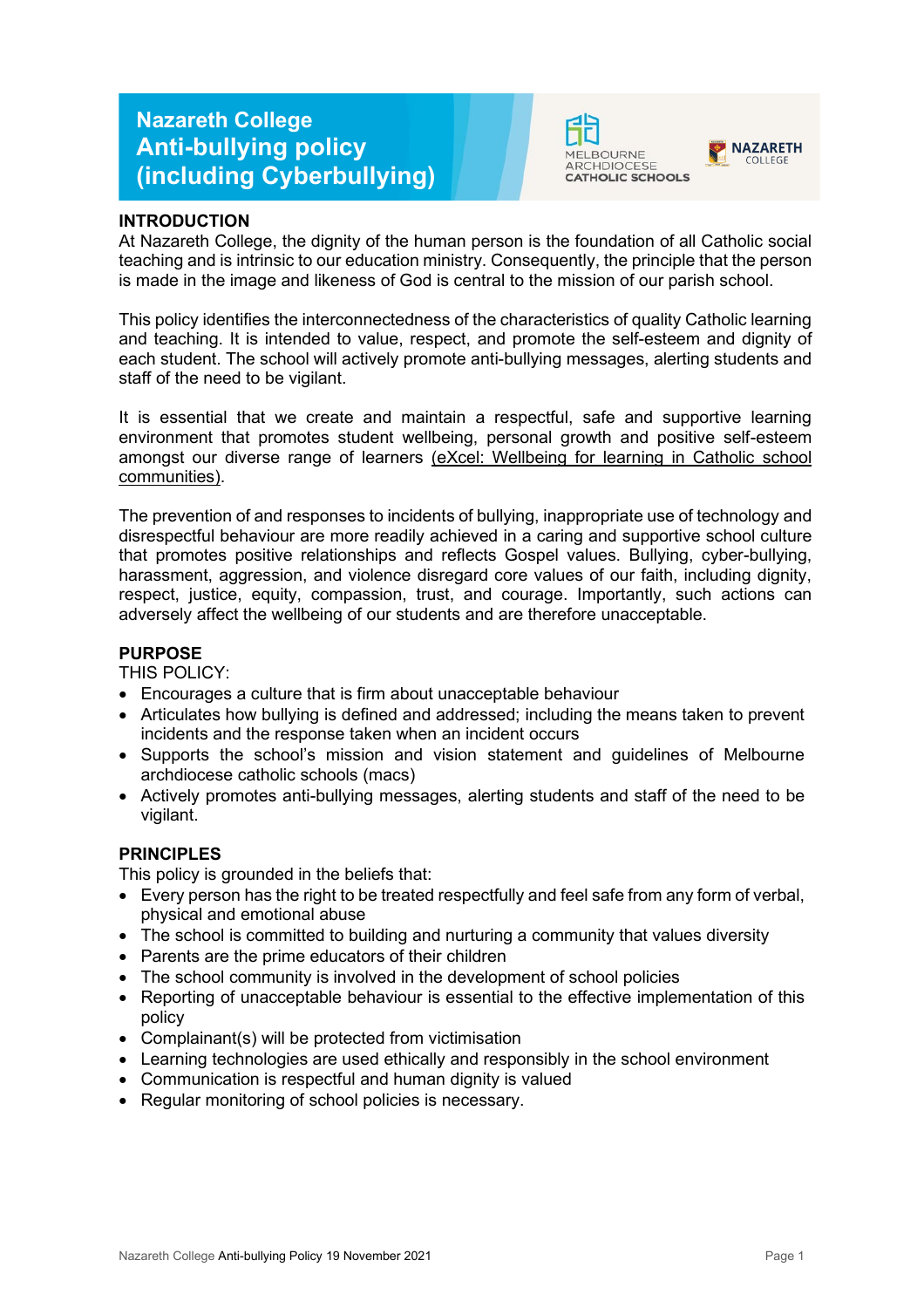## **DEFINITIONS**

**Bullying:** is repeated unreasonable behaviour directed towards a person that creates a risk to health and safety. It occurs when an individual or a group deliberately upsets or hurts another person, their property, reputation, or social acceptance on more than one occasion. Forms of bullying include:

**Physical bullying**: pushing, shoving, fighting, pinching and any other unwelcome physical contact used intentionally to intimidate or hurt someone.

**Verbal bullying:** put downs, particularly those referring to physical characteristics, can result in loss of self-esteem. Racial discrimination of any kind is a form of bullying.

**Gesture bullying:** non-verbal signals used to silence and intimidate a victim.

**Extortion bullying:** physically stronger and more powerful students may bully other students into giving up their possessions, buying food and drink, or taking part in rule breaking activities.

**Exclusion bullying:** deliberately being left out of activities is a most hurtful form of bullying.

**Visual bullying:** offensive notes or material, graffiti, or damaging other people's possessions.

**Sexual bullying:** touching, sexually orientated jokes, drawings of, or writing about someone's body, using rude names, or commenting about someone's morals, unwanted invitations of a sexual nature, asking questions about someone's private life.

**Cyber-bullying:** the use of various forms of electronic media to spread text and visual messages to cause hurt, embarrassment, intimidation.

**Categories of Bullying:** There are three broad categories of bullying:

- **1. Direct physical bullying:** This form includes hitting, tripping, and pushing or damaging property.
- **2. Direct verbal bullying:** This form includes name calling, insults, homophobic or racist remarks, or verbal abuse.
- **3. Indirect bullying:** This form of bullying is harder to recognise and often carried out behind the bullied person's back. It is designed to harm someone's social reputation and/or cause humiliation. Indirect bullying includes:
	- Lying and spreading rumours
	- Playing nasty jokes to embarrass and humiliate
	- Mimicking
	- Encouraging others to socially exclude someone
	- Damaging someone's social reputation and social acceptance
	- Cyber-bullying, which involves the use of email, text messages or chat rooms to humiliate and distress someone.

### **WHAT BULLYING IS NOT**

Many distressing behaviours are not examples of bullying, even though they are unpleasant and often require teacher intervention and management. There are three socially unpleasant situations that are often confused with bullying including: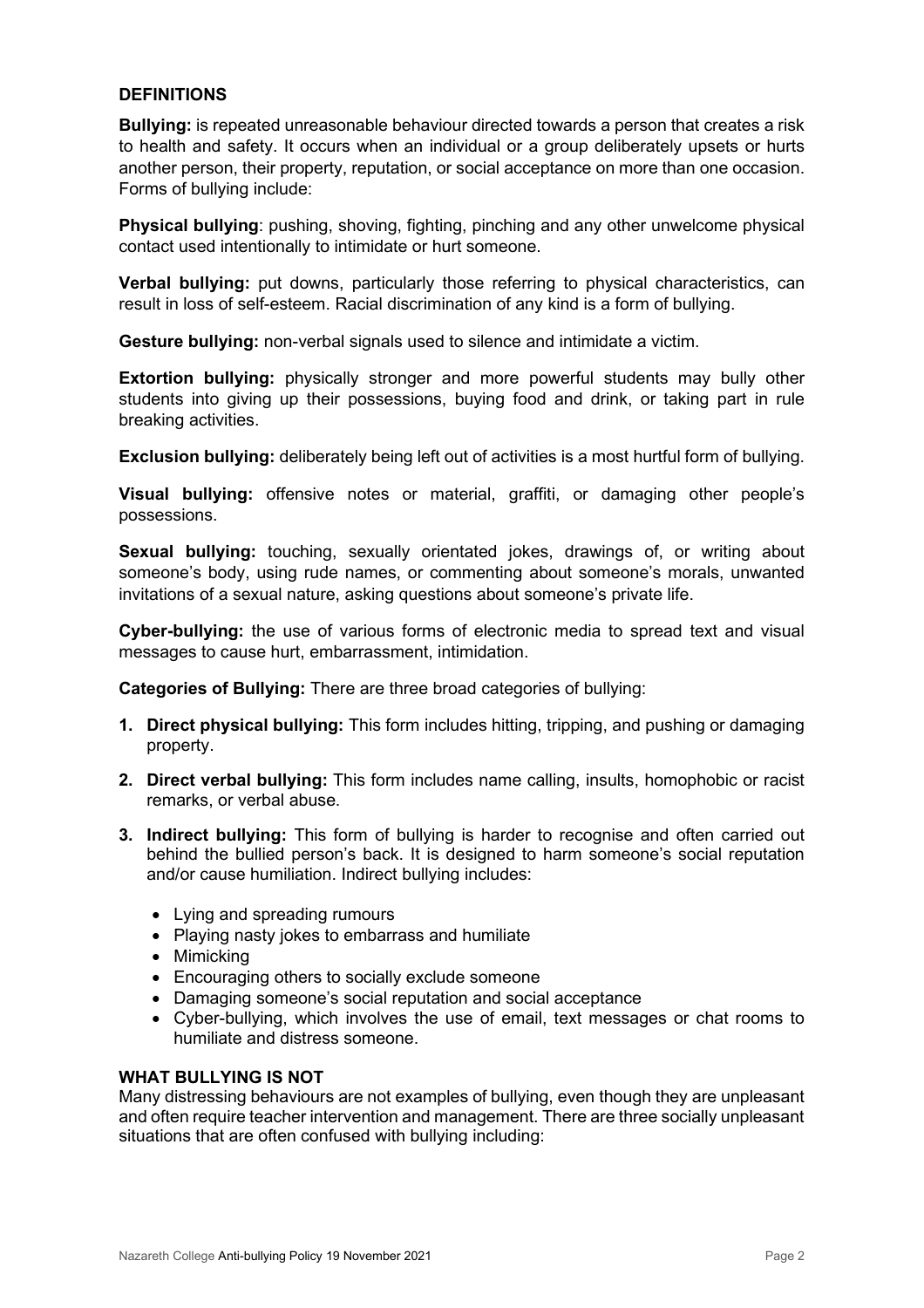- **Mutual conflict:** In mutual conflict situations, there is an argument or disagreement between students but not an imbalance of power. Both parties are upset and usually both want a resolution to the problem. However, unresolved mutual conflict sometimes develops into a bullying situation, with one person becoming targeted repeatedly for 'retaliation' in a one-sided way.
- **Social rejection or dislike:** Unless the social rejection is directed towards someone specifically and involves deliberate and repeated attempts to cause distress, exclude or create dislike by others, it is not bullying.
- **Single-episode acts:** Single episodes of nastiness or physical aggression are not the same as bullying. If a student is verbally abused or pushed on one occasion they are not being bullied. Nastiness or physical aggression that is directed towards many different students is not the same as bullying.

## **PROCEDURES**

All members of our school community must be aware of the possibility of bullying and take action to prevent bullying if it is reasonably foreseeable.

# **RESPONSIBILITIES: THE SCHOOL**

Nazareth College will respond to all reported incidents of bullying, perceived or actual, sensitively, fairly, and promptly by:

- Using an Anti-Bullying Response Pathway when we become aware of incidents. The Pathway assists with a regulated and thorough response.
- Implementing an Anti-Bullying Action Plan as part of the Response Pathway.
- Keeping a written record of any bullying investigation.
- Encouraging students, staff and parent and carers to report bullying and cyber-bullying to the class teacher or directly to the principal
- Investigating complaints of bullying and cyber-bullying in a manner that respects the dignity and privacy of those involved.
- Nominating a person or staff to co-ordinate strategies for the resolution of specific bullying incidents reported in this school
- Notifying parents/guardians/carers of bullying incidents involving their children
- Notifying the relevant Regional Learning Consultant of any serious incident
- Contacting the Police/Police Youth Liaison Officer if the bullying situation has involved violence, threat of harm or alleged criminal conduct
- Maintaining records of bullying incidents and related interventions
- Conducting Student Safety Audits at least once a year to promote safe, inclusive, and respectful learning environments
- Promoting student voice and empowerment in classrooms and through the use of Student Representative Council to discuss matters associated with bullying, cyber bullying, safety, and wellbeing
- Reviewing and evaluating the school's anti-bullying policy and the responsible use of technology procedures to ensure they are working effectively.
- Engaging with parents/guardians/carers to review and evaluate the school's anti-bullying policy and the responsible use of technology procedures to ensure they are working effectively.

# **RESPONSIBILITIES: STAFF**

Staff at Nazareth College aim to treat all members of the school community with dignity and respect and build respectful relationships that respond effectively and sensitively to the needs of each student by: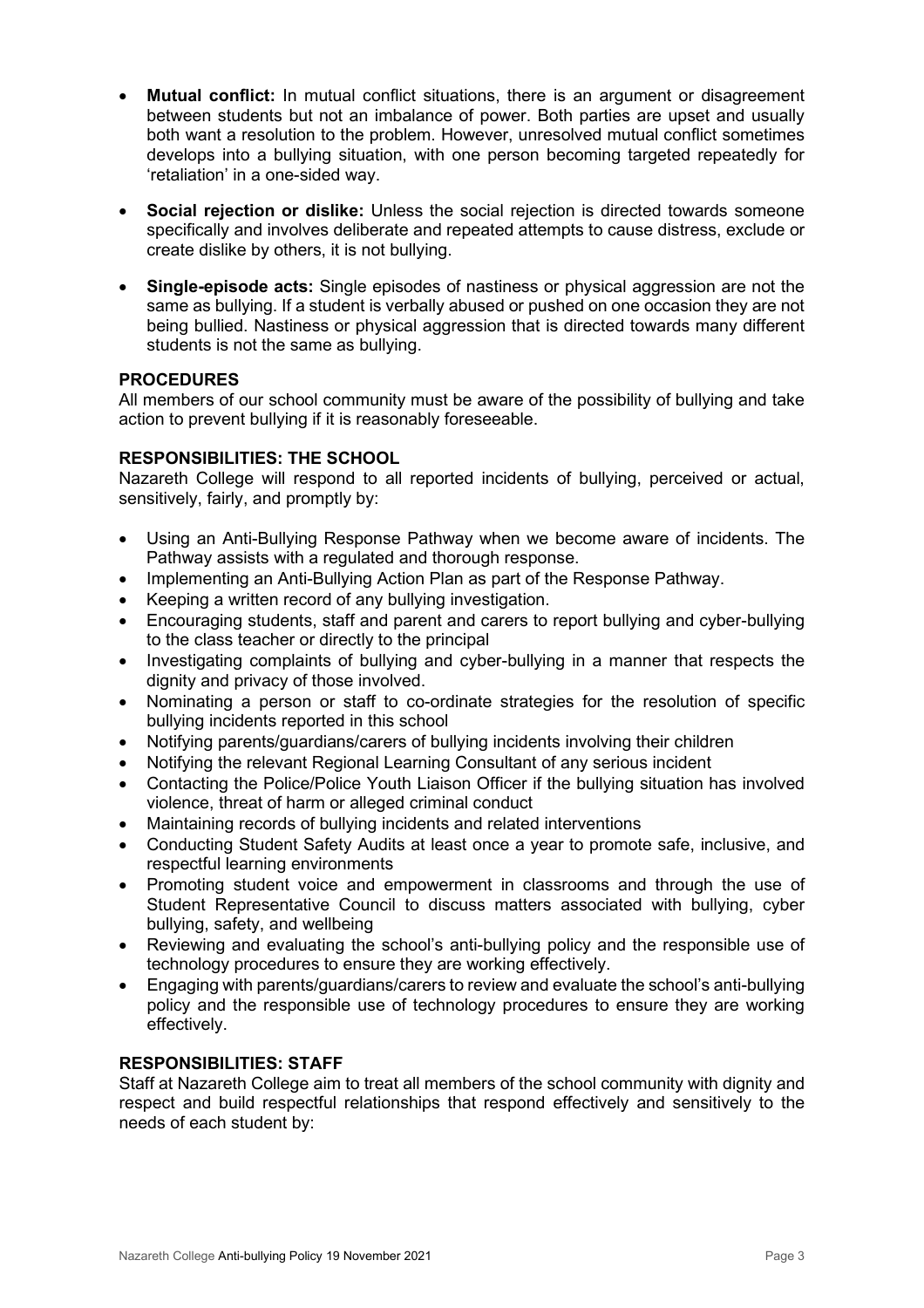- Implementing the student anti-bullying and responsible use of technology procedures by responding promptly and appropriately to reported incidents of bullying
- Supporting the student anti-bullying and responsible use of technology procedures through positive modelling and the promotion of appropriate behaviour
- Engaging in professional learning to support appropriate anti-bullying responses which could include cyber safety, restorative justice practices, mediation and developing social skills in students. Such opportunities are made available to staff on the same basis as other professional learning.
- Supporting all aspects of related school policies
- Remaining vigilant in how students are using technology through positive modelling and the promotion of appropriate behaviour
- Embedding critical thinking, values clarification, respectful relationships and developing empathy into our teaching practice
- Responding to bullying and cyber-bullying concerns by providing age-appropriate guidance and boundaries so that students can learn to self-regulate.

## **RESPONSIBILITIES: STUDENTS**

Students at Nazareth College have responsibilities to use technology appropriately and respectfully. The staff at Nazareth College will encourage and support students to:

- Follow the anti-bullying and responsible use of technology procedures
- Immediately seek help from a trusted adult if they are aware of or involved in a bullying or cyber-bullying incident
- Seek support if bullied and refrain from retaliating in any bullying incident
- Understand that any social networking site that identifies the school by name or image or implication is part of the school environment
- In age-appropriate circumstances the student should keep evidence of alleged bullying and produce it on request (for example phone text messages).

### **RESPONSIBILITIES: PARENTS/GUARDIANS/CARERS**

Parents/guardians/carers at Nazareth College have responsibilities to use technology appropriately and respectfully. Nazareth College will work in partnership with parents/guardians/carers in responding to incidents of bullying. Staff at Nazareth College will:

- Remind parents/guardians/carers about the need to reinforce the school messages in the proper use of technology to help children grow into ethical and responsible digital citizens
- Encourage parents/guardians/carers to report serious matters of out-of-school hours bullying and cyber- bullying to the police or other appropriate authority (such as the internet service provider) and, as relevant, to the school
- Ask parents/guardians/carers to contact the school immediately through the class teacher or directly through the principal if they know of any bullying incident
- Expect that parents/guardians/carers will model behaviour that is indicative of gospel values and that reflect the school's vision and mission statement. Thus parents/guardians/carers are required to always act respectively to all members of the school community.
- Encourage parents/guardians/carers to report serious matters of out-of-school hours bullying and cyber- bullying to the police or other appropriate authority (such as the internet service provider). When such bullying concerns the wellbeing of their own child, parents/guardians/carers are to contact the principal.

### **REFERENCES**

1. [Privacy Compliance Manual](https://cevn.cecv.catholic.edu.au/Melb/Document-File/Polices-Compliance-and-Legal/Privacy/Privacy-Compliance-Manual.aspx) (2020). Catholic Education Commission of Victoria Ltd (CECV) (CEVN website)